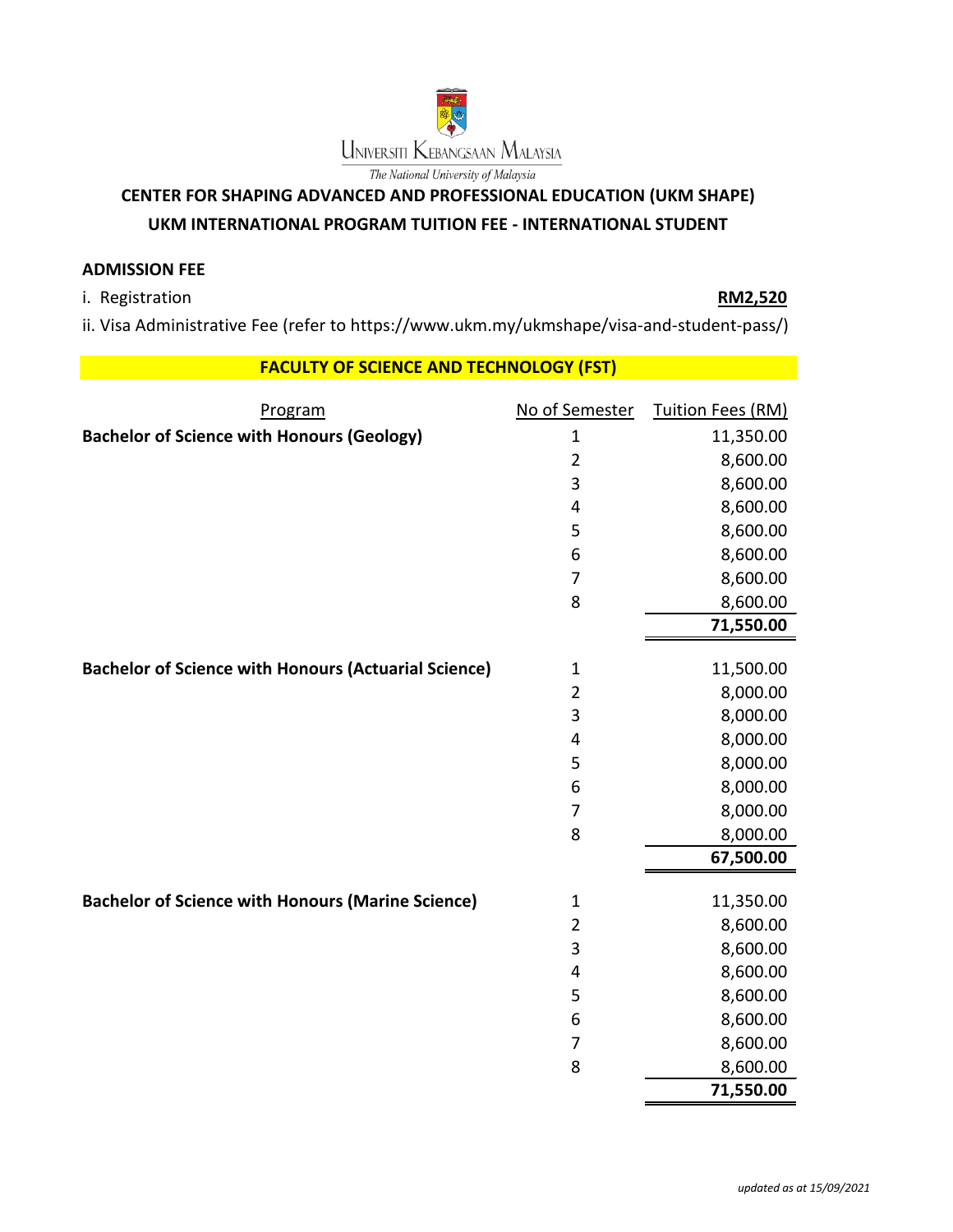| <b>Bachelor of Science with Honours (Food Science &amp;</b> | $\mathbf 1$    | 11,350.00             |
|-------------------------------------------------------------|----------------|-----------------------|
| <b>Nutrition</b> )                                          | $\overline{2}$ | 8,600.00              |
|                                                             | 3              | 8,600.00              |
|                                                             | 4              | 8,600.00              |
|                                                             | 5              | 8,600.00              |
|                                                             | 6              | 8,600.00              |
|                                                             | $\overline{7}$ | 8,600.00              |
|                                                             | 8              | 8,600.00              |
|                                                             |                | 71,550.00             |
|                                                             |                |                       |
| <b>Bachelor of Science with Honours (Biology)</b>           | $\mathbf 1$    | 11,350.00             |
|                                                             | $\overline{2}$ | 8,600.00              |
|                                                             | 3              | 8,600.00              |
|                                                             | 4              | 8,600.00              |
|                                                             | 5              | 8,600.00              |
|                                                             | 6              | 8,600.00              |
|                                                             | 7              | 8,600.00              |
|                                                             | 8              | 8,600.00              |
|                                                             |                | 71,550.00             |
| <b>Bachelor of Science with Honours (Mathematics)</b>       | $\mathbf 1$    | 11,500.00             |
|                                                             | $\overline{2}$ | 8,000.00              |
|                                                             | 3              | 8,000.00              |
|                                                             | 4              | 8,000.00              |
|                                                             | 5              | 8,000.00              |
|                                                             | 6              | 8,000.00              |
|                                                             | 7              | 8,000.00              |
|                                                             | 8              | 8,000.00              |
|                                                             |                | 67,500.00             |
|                                                             |                |                       |
| <b>Bachelor of Science with Honours (Statistics)</b>        | $\mathbf 1$    | 11,500.00             |
|                                                             | $\overline{2}$ | 8,000.00              |
|                                                             | 3              | 8,000.00              |
|                                                             | 4              | 8,000.00              |
|                                                             |                |                       |
|                                                             | 5              | 8,000.00              |
|                                                             | 6              | 8,000.00              |
|                                                             | $\overline{7}$ | 8,000.00              |
|                                                             | 8              | 8,000.00<br>67,500.00 |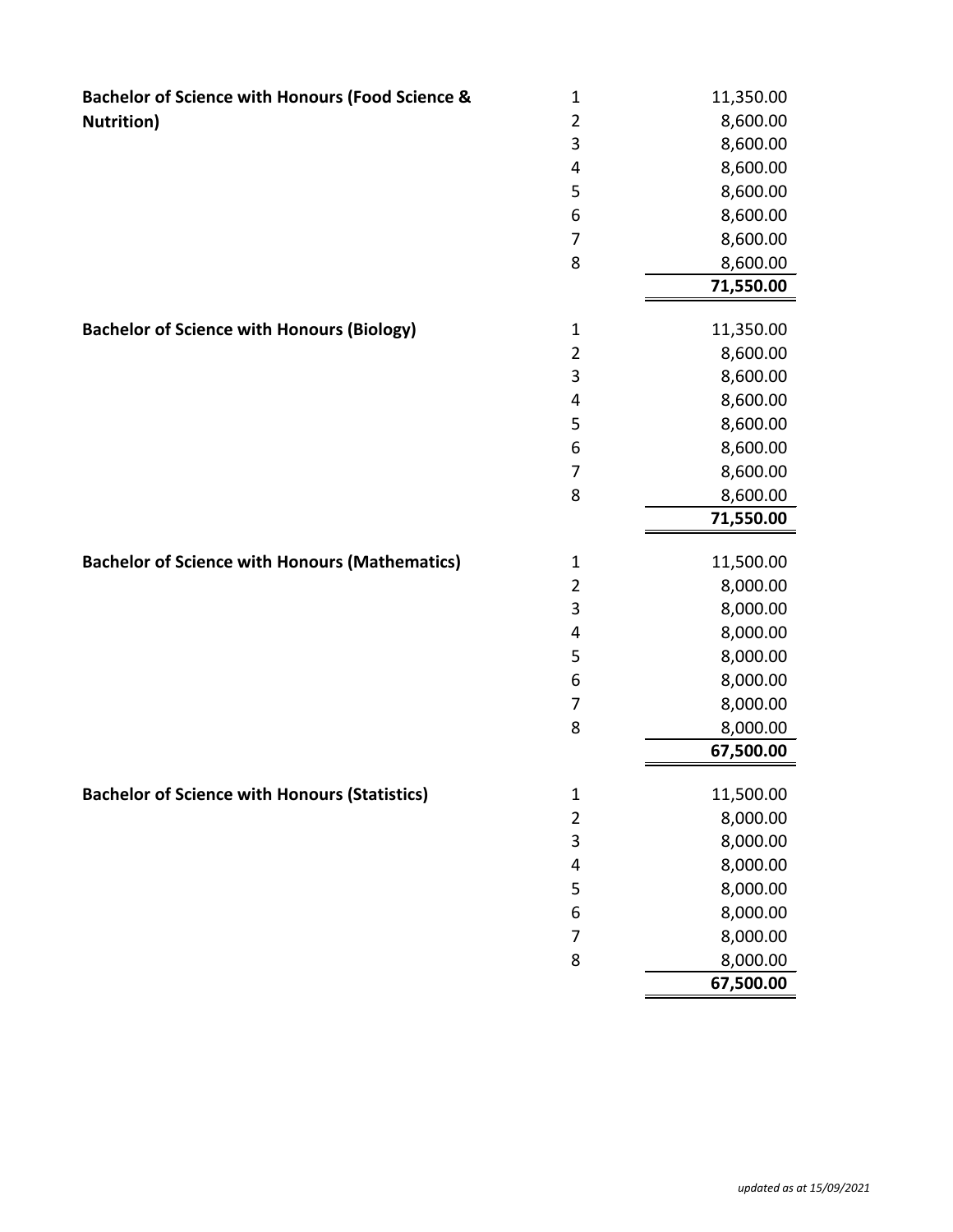| <b>Bachelor of Science with Honours (Environmental</b>    | $\mathbf 1$             | 11,350.00 |
|-----------------------------------------------------------|-------------------------|-----------|
| Science)                                                  | $\overline{2}$          | 8,600.00  |
|                                                           | 3                       | 8,600.00  |
|                                                           | 4                       | 8,600.00  |
|                                                           | 5                       | 8,600.00  |
|                                                           | 6                       | 8,600.00  |
|                                                           | $\overline{7}$          | 8,600.00  |
|                                                           | 8                       | 8,600.00  |
|                                                           |                         | 71,550.00 |
| <b>Bachelor of Science with Honours (Physics)</b>         | $\mathbf{1}$            | 11,350.00 |
|                                                           | $\overline{2}$          | 8,600.00  |
|                                                           | 3                       | 8,600.00  |
|                                                           | 4                       | 8,600.00  |
|                                                           | 5                       | 8,600.00  |
|                                                           | 6                       | 8,600.00  |
|                                                           | 7                       | 8,600.00  |
|                                                           | 8                       | 8,600.00  |
|                                                           |                         | 71,550.00 |
|                                                           |                         |           |
| <b>Bachelor of Science with Honours (Chemistry)</b>       | $\mathbf 1$             | 11,350.00 |
|                                                           | $\overline{2}$          | 8,600.00  |
|                                                           | 3                       | 8,600.00  |
|                                                           | $\overline{\mathbf{4}}$ | 8,600.00  |
|                                                           | 5                       | 8,600.00  |
|                                                           | 6                       | 8,600.00  |
|                                                           | $\overline{7}$          | 8,600.00  |
|                                                           | 8                       | 8,600.00  |
|                                                           |                         | 71,550.00 |
| <b>Bachelor of Science with Honours (Nuclear Science)</b> | $\mathbf{1}$            | 11,350.00 |
|                                                           | $\overline{2}$          | 8,600.00  |
|                                                           | 3                       | 8,600.00  |
|                                                           | 4                       | 8,600.00  |
|                                                           | 5                       | 8,600.00  |
|                                                           | 6                       | 8,600.00  |
|                                                           |                         |           |
|                                                           | $\overline{7}$          | 8,600.00  |
|                                                           | 8                       | 8,600.00  |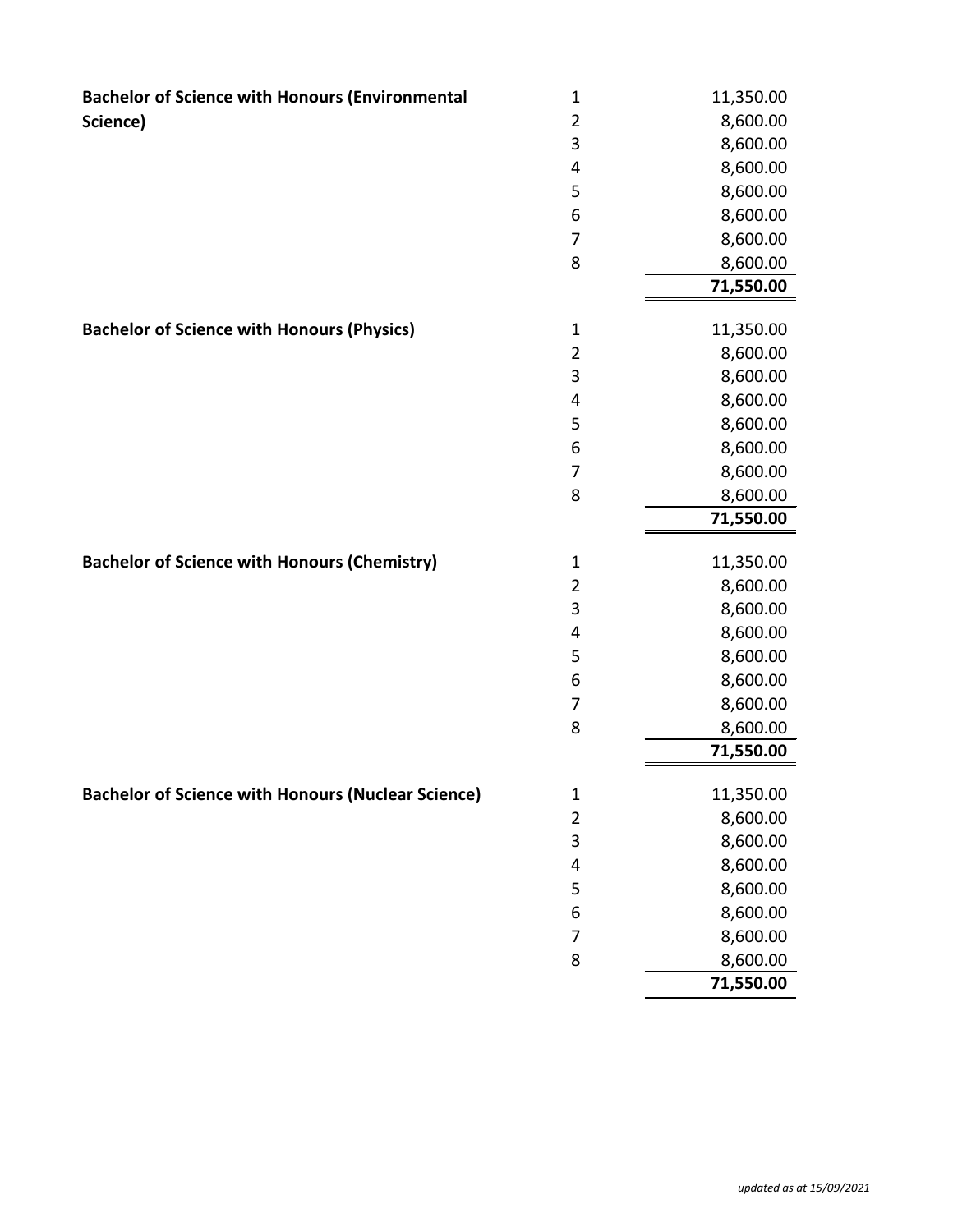| <b>Bachelor of Science with Honours (Material Science)</b> | $\mathbf 1$             | 11,350.00            |
|------------------------------------------------------------|-------------------------|----------------------|
|                                                            | $\overline{2}$          | 8,600.00             |
|                                                            | 3                       | 8,600.00             |
|                                                            | 4                       | 8,600.00             |
|                                                            | 5                       | 8,600.00             |
|                                                            | 6                       | 8,600.00             |
|                                                            | $\overline{7}$          | 8,600.00             |
|                                                            | 8                       | 8,600.00             |
|                                                            |                         | 71,550.00            |
|                                                            |                         |                      |
| <b>Bachelor of Science with Honours (Chemical</b>          | $\mathbf{1}$            | 11,350.00            |
| Technology)                                                | $\overline{2}$          | 8,600.00             |
|                                                            | 3<br>4                  | 8,600.00<br>8,600.00 |
|                                                            | 5                       | 8,600.00             |
|                                                            | 6                       | 8,600.00             |
|                                                            | $\overline{7}$          | 8,600.00             |
|                                                            | 8                       | 8,600.00             |
|                                                            |                         | 71,550.00            |
|                                                            |                         |                      |
| <b>Bachelor of Science with Honours (Oleochemical)</b>     | $\mathbf{1}$            | 11,350.00            |
|                                                            | $\overline{2}$          | 8,600.00             |
|                                                            | 3                       | 8,600.00             |
|                                                            | 4                       | 8,600.00             |
|                                                            | 5                       | 8,600.00             |
|                                                            | 6                       | 8,600.00             |
|                                                            | $\overline{7}$          | 8,600.00             |
|                                                            | 8                       | 8,600.00             |
|                                                            |                         | 71,550.00            |
| <b>Bachelor of Science with Honours (Biochemistry)</b>     | $\mathbf 1$             | 11,350.00            |
|                                                            | $\overline{2}$          | 8,600.00             |
|                                                            | 3                       | 8,600.00             |
|                                                            | $\overline{\mathbf{4}}$ | 8,600.00             |
|                                                            | 5                       | 8,600.00             |
|                                                            | 6                       | 8,600.00             |
|                                                            | $\overline{7}$          | 8,600.00             |
|                                                            | 8                       | 8,600.00             |
|                                                            |                         |                      |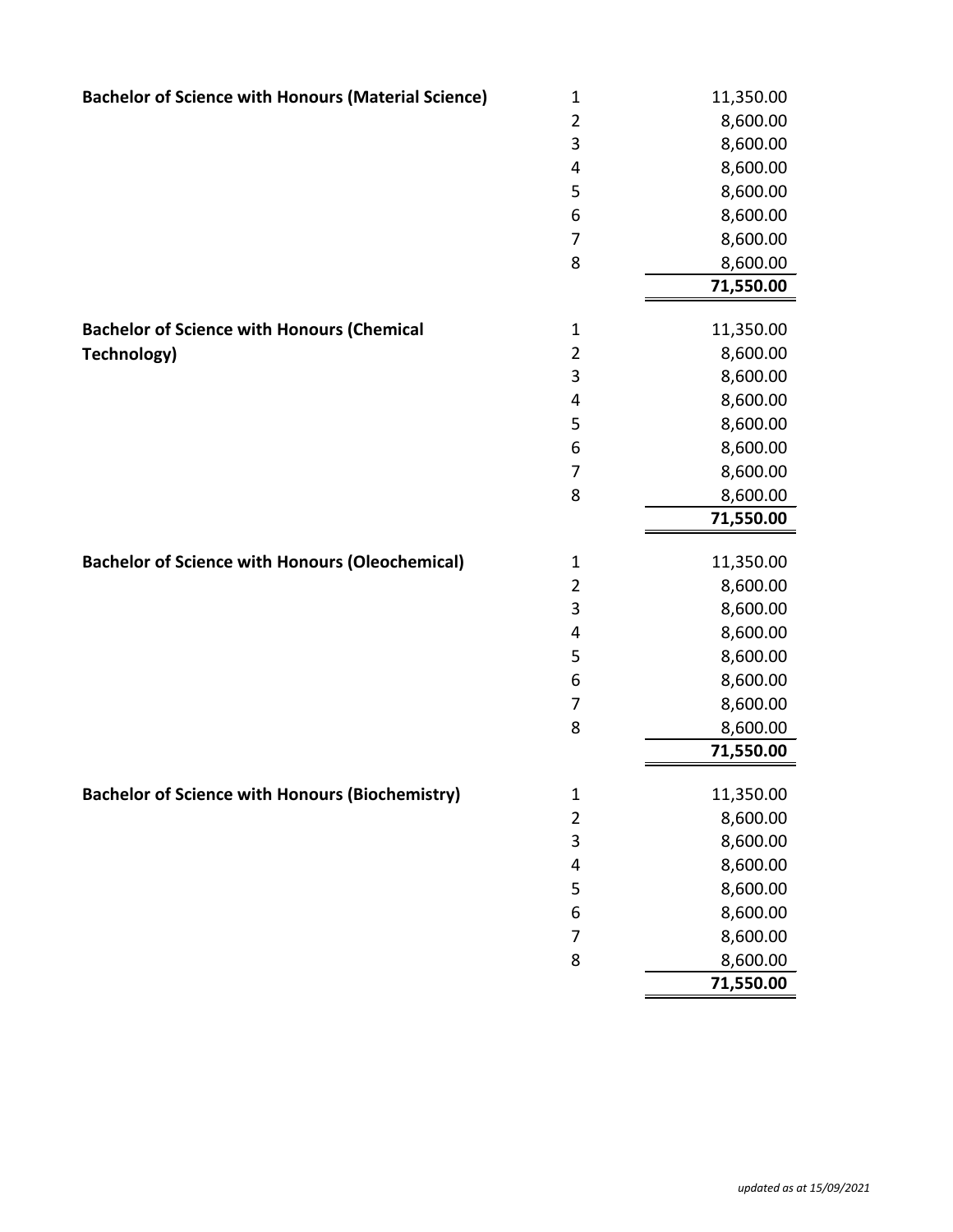| <b>Bachelor of Science with Honours (Microbiology)</b>   | $\mathbf 1$             | 11,350.00 |
|----------------------------------------------------------|-------------------------|-----------|
|                                                          | $\overline{2}$          | 8,600.00  |
|                                                          | $\mathsf{3}$            | 8,600.00  |
|                                                          | 4                       | 8,600.00  |
|                                                          | 5                       | 8,600.00  |
|                                                          | 6                       | 8,600.00  |
|                                                          | 7                       | 8,600.00  |
|                                                          | 8                       | 8,600.00  |
|                                                          |                         | 71,550.00 |
|                                                          |                         |           |
| <b>Bachelor of Science with Honours (Bioinformatics)</b> | $\mathbf 1$             | 11,350.00 |
|                                                          | $\overline{2}$          | 8,600.00  |
|                                                          | 3                       | 8,600.00  |
|                                                          | 4                       | 8,600.00  |
|                                                          | 5                       | 8,600.00  |
|                                                          | 6                       | 8,600.00  |
|                                                          | $\overline{7}$          | 8,600.00  |
|                                                          | 8                       | 8,600.00  |
|                                                          |                         | 71,550.00 |
| <b>Bachelor of Science with Honours (Genetics)</b>       | $\mathbf{1}$            | 11,350.00 |
|                                                          | $\overline{2}$          | 8,600.00  |
|                                                          | 3                       | 8,600.00  |
|                                                          | $\overline{\mathbf{4}}$ | 8,600.00  |
|                                                          | 5                       | 8,600.00  |
|                                                          | 6                       | 8,600.00  |
|                                                          | 7                       | 8,600.00  |
|                                                          | 8                       | 8,600.00  |
|                                                          |                         | 71,550.00 |